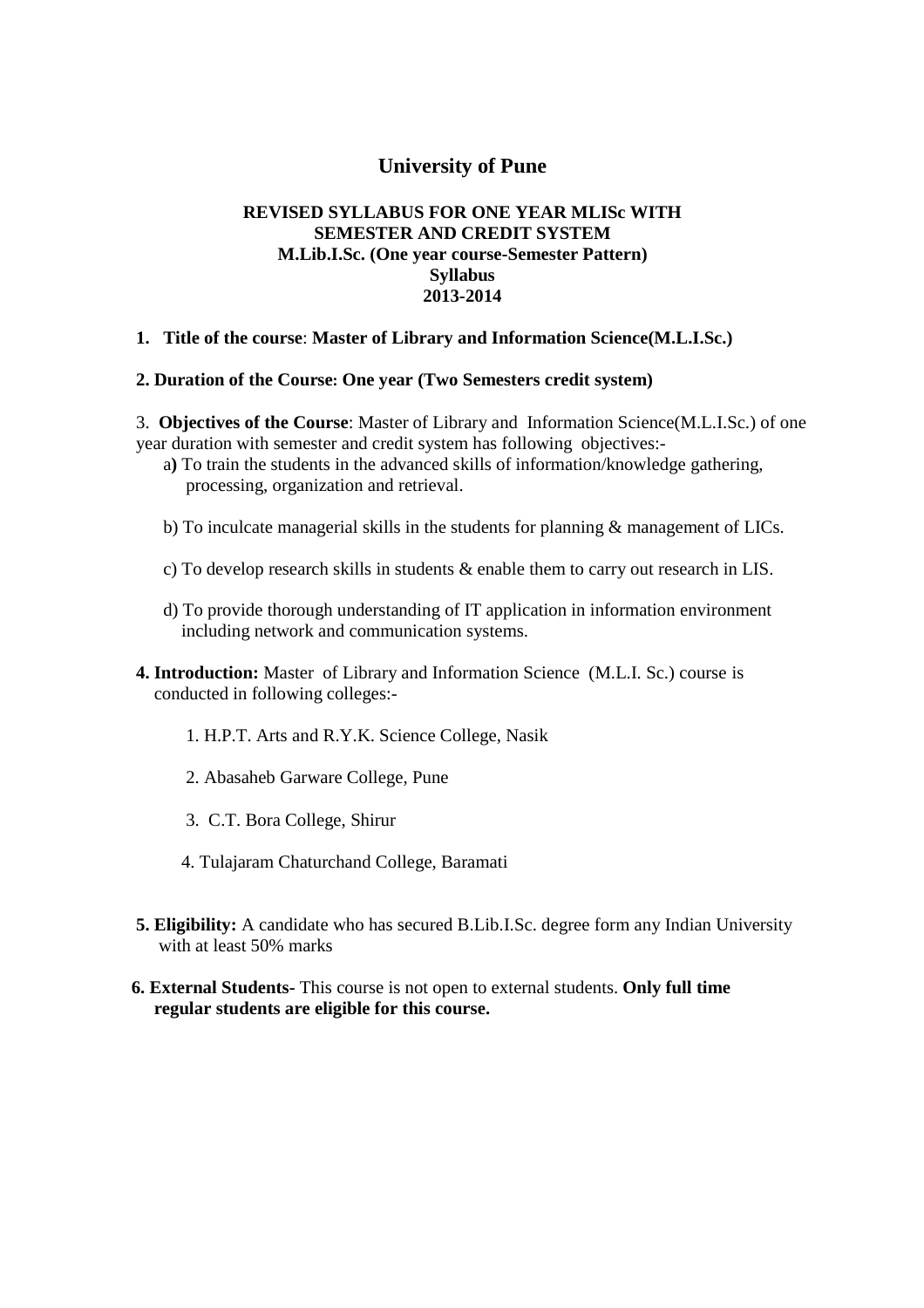| <b>7. Structure of the Course:</b>                                                      |                 |
|-----------------------------------------------------------------------------------------|-----------------|
| a) Compulsory papers:                                                                   |                 |
| Semester – I (Total 16 Credits)                                                         |                 |
| <b>Theory:</b>                                                                          |                 |
| Paper No. Title of the Paper                                                            | Ext. Int. Total |
| $ML - 101$ Information, Communication & Society                                         | $50 + 50 = 100$ |
| $ML - 102$ Introduction to Research Methodology<br>& Statistical Techniques of Research | $50 + 50 = 100$ |
| $ML - 103$ Information Retrieval                                                        | $50 + 50 = 100$ |
| $ML - 104$ Information Technology: (Theory)                                             | $50 + 50 = 100$ |
| <b>Total Marks</b>                                                                      | 400             |

#### **Semester – II (Total 16 Credits)**

| <b>Theory:</b>     |                                                                                          |                                           |
|--------------------|------------------------------------------------------------------------------------------|-------------------------------------------|
|                    | Paper No. Title of the Paper<br>$ML - 201$ Management of Libraries & Information Centres | <b>Ext. Int. Total</b><br>$50 + 50 = 100$ |
|                    | $ML - 202$ Bibliographic Control & Information Systems                                   | $50 + 50 = 100$                           |
|                    | $ML - 203$ Information Technology Applications: Practical                                | $50 + 50 = 100$                           |
| $ML - 204$ Project |                                                                                          | 100                                       |
|                    | <b>Total Marks</b><br><b>Grand Total</b>                                                 | 400<br>800                                |

#### **c) Medium of Instruction**-English

#### **d) Medium of writing examination**-English & Marathi

- **8. University terms** For the award of Master of Library & Information Science (M.L.I.Sc.) a candidate shoulf fulfill the following conditions:
	- i) He/She shall have kept two terms for the Degree Course in Library & Information Science conducted by the University of Pune and
	- ii) He/She shall have completed the prescribed course to the satisfaction of the concerned Head of the Department.
	- **iii) A student should have attended at least 75% of the total number of lectures and practicals in the said course, and shall have secures at least 40% of marks in termwork.**

 **A student, who does not thus obtain 40% of marks in the termwork, will have to keep fresh terms.**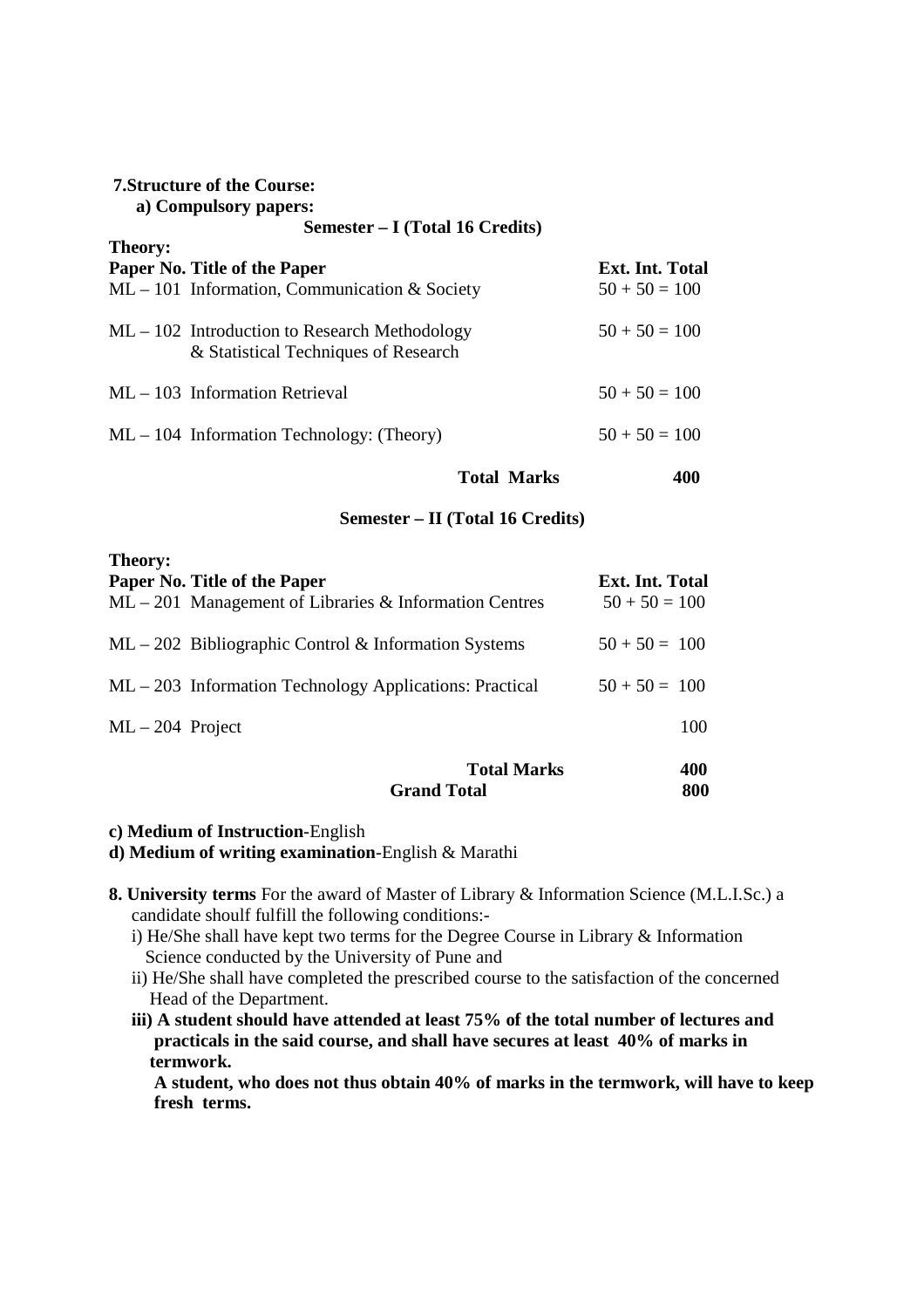### **9. Examination:-**

### **A) Total marks and their allocation per paper**

| i) Semester I-Four Theory Papers   | $= 400$ Marks |
|------------------------------------|---------------|
| ii) Semester II- Two Theory Papers | $= 200$ Marks |
| One Practical                      | $= 100$ Marks |
| Project                            | $= 100$ Marks |
| Total                              | $= 800$ Marks |
|                                    |               |

### **B) Pattern of Question paper:**

### **Theory:**

- 1. Question paper will be of 50 marks and questions will be asked from all the units of the syllabus.
- 2. Question paper will consist of four questions and all the questions shall be compulsory.
- 3. The duration of the paper will be two hours.

### **Practical:**

- 1. Question paper will be of 80 marks and question will be asked from all the units of the syllabus.
- 2. Question paper will consist of four questions and all the questions shall be compulsory.
- 3. The duration of the paper will be of two hours.

### **10. Subject wise detailed syllabus**: (enclosed herewith)

### **11. Recommended books**: (list attached)

- **B) Standard of Passing:-**
- **C) ATKT Rules:**
- **D) Award of Class:-**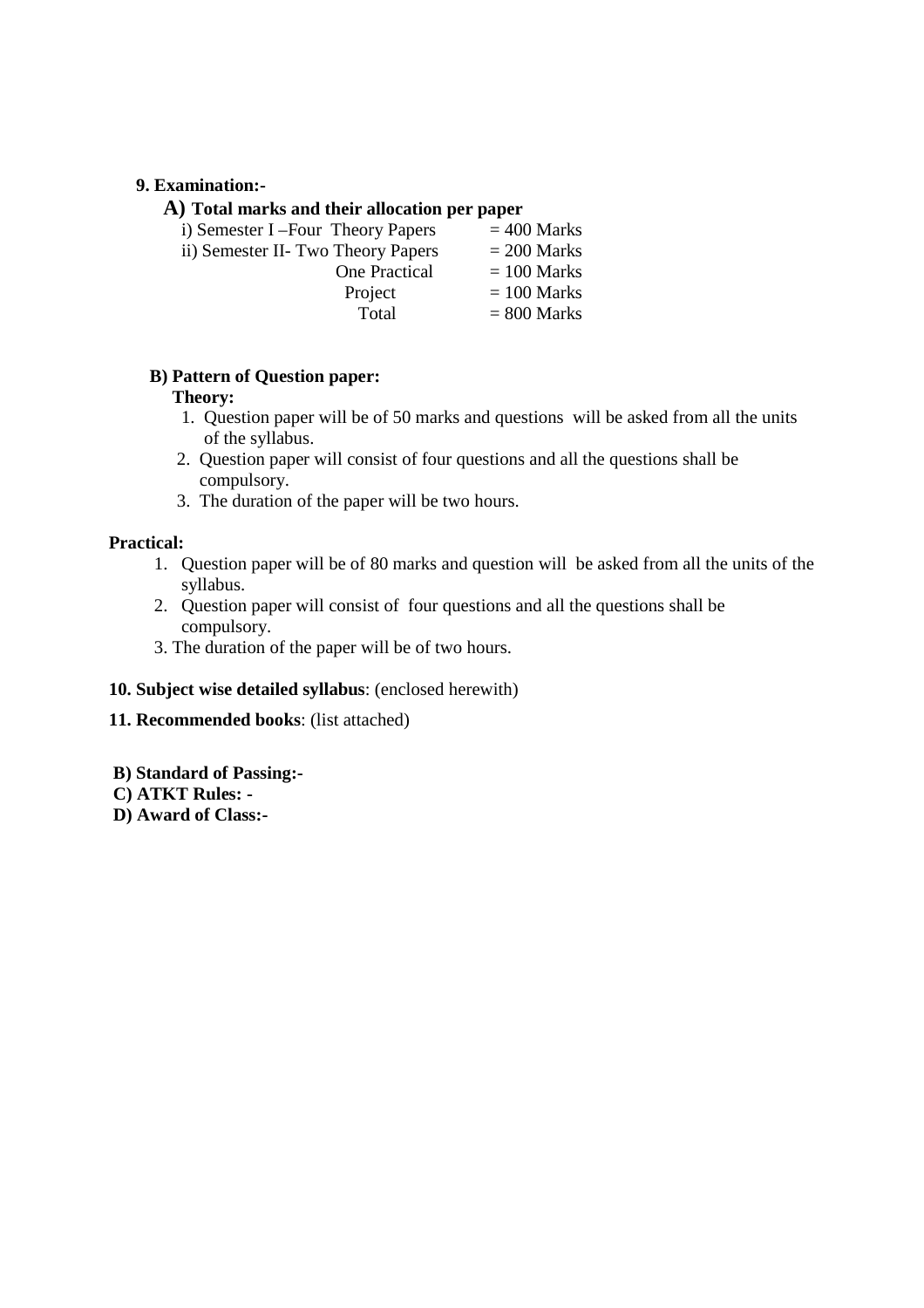## **University of Pune REVISED SYLLABUS FOR ONE YEAR MLISc WITH SEMESTER AND CREDIT SYSTEM M.Lib.I.Sc. (One year course-Semester Pattern) Syllabus 2013-2014 Semester – I (Total 16 Credits)**

**Theory:** 

| Paper No. Title of the Paper                                                            |             | Ext. Int. Total |     |
|-----------------------------------------------------------------------------------------|-------------|-----------------|-----|
| $ML - 101$ Information, Communication & Society                                         |             | $50 + 50 = 100$ |     |
| $ML - 102$ Introduction to Research Methodology<br>& Statistical Techniques of Research |             | $50 + 50 = 100$ |     |
| $ML - 103$ Information Retrieval                                                        |             | $50 + 50 = 100$ |     |
| $ML - 104$ Information Technology: (Theory)                                             |             | $50 + 50 = 100$ |     |
|                                                                                         | Total marks |                 | 400 |

# **Semester – II (Total 16 Credits)**

## **Theory:**

|                    | Paper No. Title of the Paper                              | Ext. Int. Total |            |
|--------------------|-----------------------------------------------------------|-----------------|------------|
|                    | $ML - 201$ Management of Libraries & Information Centres  | $50 + 50 = 100$ |            |
|                    | $ML - 202$ Bibliographic Control & Information Systems    | $50 + 50 = 100$ |            |
|                    | $ML - 203$ Information Technology Applications: Practical | $50 + 50 = 100$ |            |
| $ML - 204$ Project |                                                           |                 | 100        |
|                    | <b>Total marks</b><br><b>Grand Total marks</b>            |                 | 400<br>800 |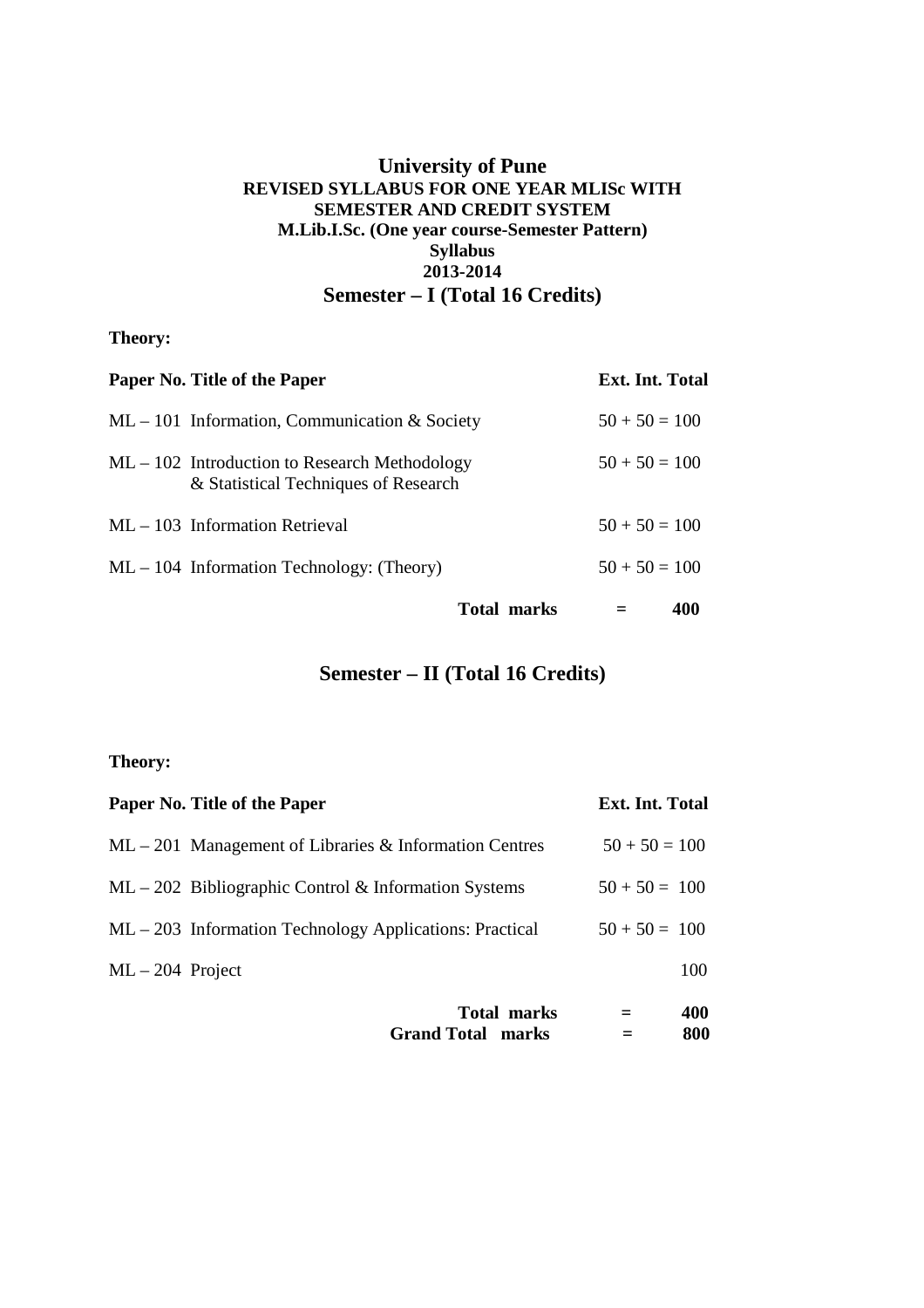### **ML – 101 INFORMATION, COMMUNICATION AND SOCIETY**

### **Objectives:-**

- **1. To introduce to the students the concept of Information & its Communication in Knowledge Society.**
- **2. To familiarize the students with professionalism & LIS Education**
- **3. To introduce students with the concept of Economics of Information and Information Industry & Knowledge Management.**

|                   | <b>TOTAL NO. OF CREDITS = 4</b>                                                    |
|-------------------|------------------------------------------------------------------------------------|
| <b>UNIT1</b>      | <b>Information</b> , Communication & Knowledge Society                             |
|                   | 1.1Information: Characteristics & Properties of Information, Use of                |
|                   | Information in $R \& D$ , Business and Industry,                                   |
| <b>1 CREDIT</b>   | Planning & Policy making, Management and Decision Making                           |
|                   | 1.2 Information $\&$ its communication: meaning, forms and channels of             |
|                   | communication, formal and Informal communication, models of                        |
|                   | communication, scientific communication, barriers of communication,                |
|                   | library as a channel of communication.                                             |
|                   | 1.3 Knowledge Society and the Library: Knowledge Society: Genesis,                 |
|                   | Characteristics and Implication & Changing Role of LIC& professionals in           |
|                   | Knowledge Society                                                                  |
| <b>UNIT2</b>      | Unit 2 Library and Information Science Education & Professionalism                 |
|                   | 2.1 Library and Information Science Education: definition of professional          |
|                   | education, components of professional education, LIS as a discipline,              |
|                   | levels & curriculum of LIS Education in UK, USA and India, methods of              |
| <b>1 CREDIT</b>   | teaching and evaluation in LIS Education , Accreditation of LIS Education          |
|                   | in India, UK, & USA                                                                |
|                   | 2.2 Professionalism: definition of profession & its characteristics, definition of |
|                   | Librarianship & changing role of library profession, role of professional          |
|                   | associations in promoting librarianship, professional ethics(definition,           |
|                   | concept, need & purpose)                                                           |
|                   |                                                                                    |
| UNIT <sub>3</sub> | <b>Information and Knowledge Management</b>                                        |
| <b>1 CREDIT</b>   | 3.1 Information Management : concept & methods                                     |
|                   | 3.2 Knowledge Management : definition, objectives, methods & tools                 |
| <b>UNIT4</b>      | <b>Economics of Information</b>                                                    |
|                   | 4.1 Concept, and Substance of Economics, Economics of information                  |
| <b>1 CREDIT</b>   | 4.2 Economic Characteristics of Information as a commodity                         |
|                   | 4.3 Information & Knowledge Industry -definition & kinds of knowledge              |
|                   | industry (to be listed only)                                                       |
|                   | Information Industry Components: Generators, providers & intermediaries            |
|                   | of Information                                                                     |
|                   |                                                                                    |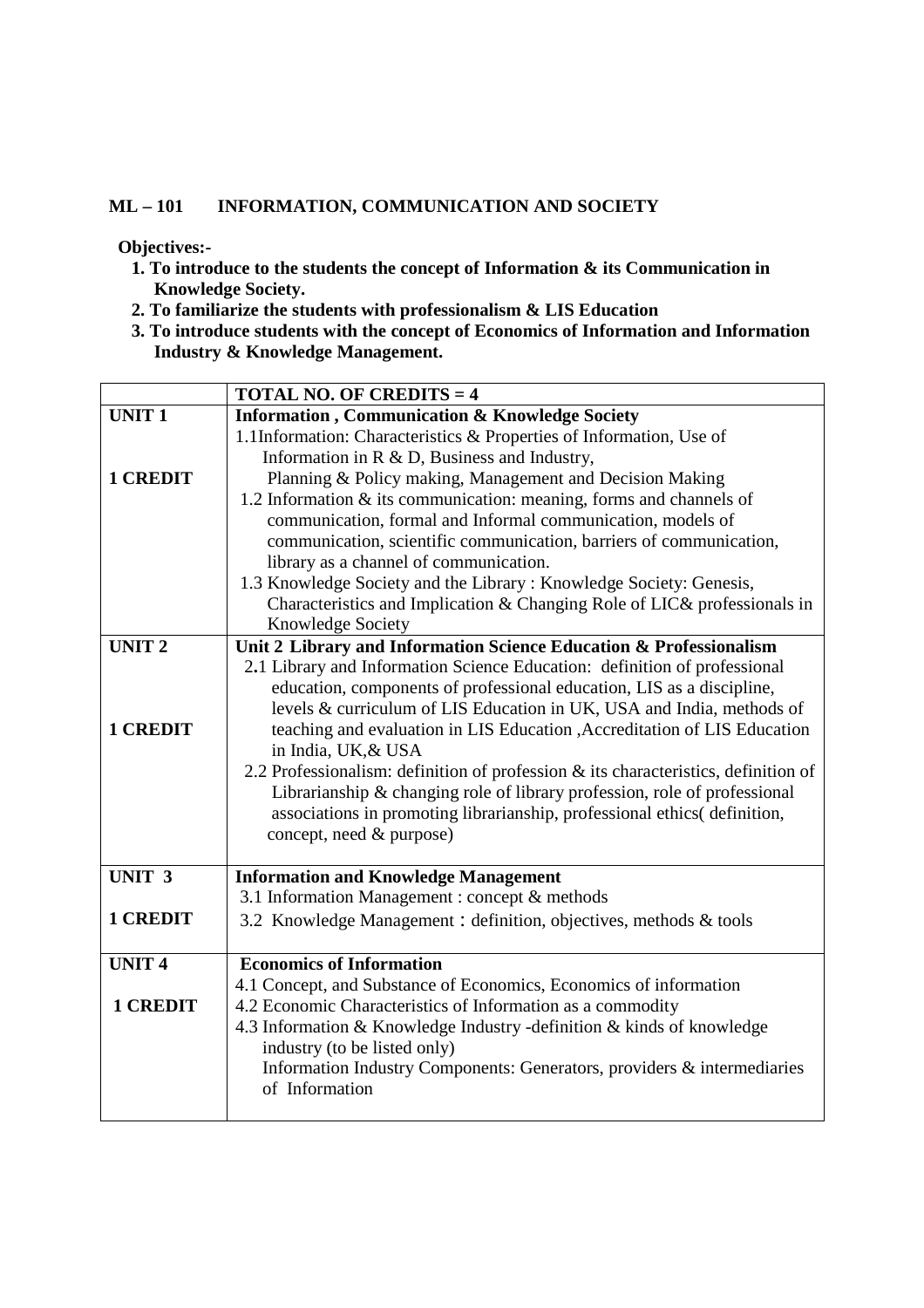# **ML-102 INTRODUCTION TO RESEARCH METHODOLOGY & STATISTICAL TECHNIQUES OF RESEARCH**

### **Objectives:-**

- **1.To introduce application of Research Methodology in LIS and inculcate research skills among the students.**
- **2. To understand the use of various data collection tools & statistical techniques for research**
- **3. To give exposure to current trends of Research in LIS.**

|                                      | <b>TOTAL NO. OF CREDITS = 4</b>                                                                                                                                                                                                                                                                                                                                                                                                                                                                                                                                                                                                  |
|--------------------------------------|----------------------------------------------------------------------------------------------------------------------------------------------------------------------------------------------------------------------------------------------------------------------------------------------------------------------------------------------------------------------------------------------------------------------------------------------------------------------------------------------------------------------------------------------------------------------------------------------------------------------------------|
| <b>UNIT1</b><br><b>1 CREDIT</b>      | <b>Research &amp; Research Design</b><br>1.1 Research: definition, characteristics, objectives, types of research-Pure,<br>Applied research including interdisciplinary and multidisciplinary research<br>& ethical aspects of research<br>1.2 Research Design: definition, steps in research, identification of problem,<br>literature search, hypothesis, designing research proposal                                                                                                                                                                                                                                          |
| <b>UNIT2</b><br><b>1 CREDIT</b>      | <b>Research Methods, Research techniques and Tools</b><br>2.1 Research Methods: , historical method, descriptive method, survey method,<br>experimental method, case study method, future research,<br>Bibliometrics-concept, definition, laws, methods: content analysis, citation<br>analysis evaluation research, comparative Librarianship, Introduction to<br>Webometrics, Informetrics, Scientometrics, Librametry, Sociometry<br>2.2 Research techniques and Tools: Questionnaire, Interview, Observation,<br>Scales and Check lists, Sampling techniques : definition, purpose, types<br>(probability & non-probability) |
| UNIT <sub>3</sub><br><b>1 CREDIT</b> | <b>Data Analysis and Interpretation</b><br>3.1 Preliminary Analysis-data editing, classification, tabulation, graphic<br>presentation<br>3.2 Statistical Analysis-concept, Descriptive Statistics (measures of central<br>tendency; dispersion-range, variance, standard deviation; correlation),<br>Inferential Statistics (regression-linear & non-linear, Z-T test, chi-square<br>test), Statistical Packages- SPSS                                                                                                                                                                                                           |
| <b>UNIT4</b><br><b>1 CREDIT</b>      | <b>Research Reporting,</b><br>4.1 Research Reporting: structure, style & contents, style manual-Chicago,<br>MLA, APA, citations of print and electronic sources<br>4.2 Current trends in LIS research                                                                                                                                                                                                                                                                                                                                                                                                                            |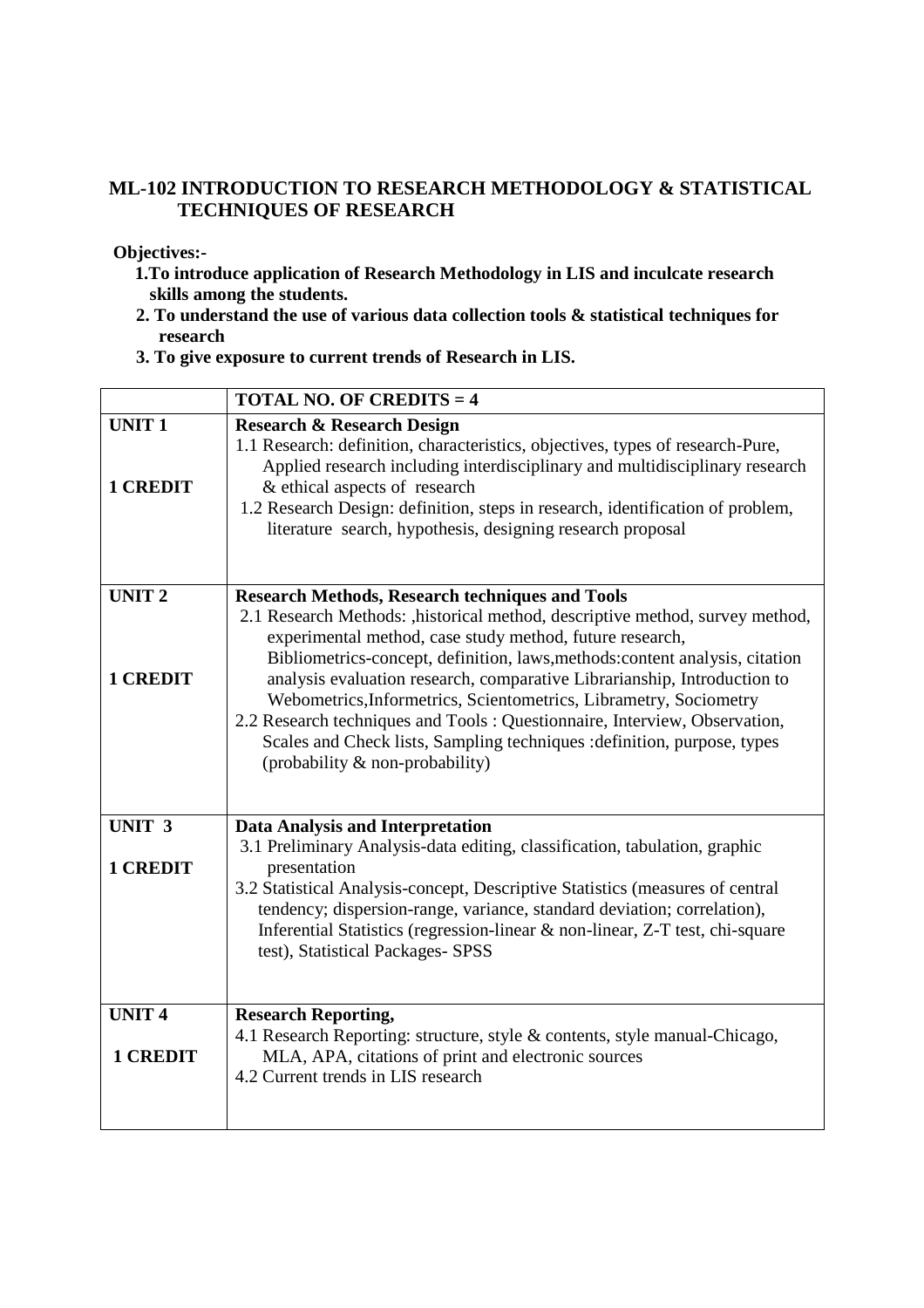### **ML-103 INFORMATION RETRIEVAL**

**Objectives:-** 

- **1. To understand use of indexing techniques, vocabulary control & search strategies for Information Storage & Retrieval.**
- **2. To familiarize students with Information retrieval models and develop skills in designing thesaurus.**
- **3.To introduce Consolidation & Repackaging of Information into Information Products.**

|                   | <b>TOTAL NO. OF CREDITS = 4</b>                                                                                                                             |
|-------------------|-------------------------------------------------------------------------------------------------------------------------------------------------------------|
| <b>UNIT1</b>      | <b>Information Storage and Retrieval</b>                                                                                                                    |
|                   | 1.1 definition, purpose, components and types of information retrieval system                                                                               |
|                   | 1.2 Role of Indexing in Information Retrieval                                                                                                               |
| <b>1 CREDIT</b>   | Types of Indexing-pre-coordinate(Dr.S.R.Ranganathan's Chain indexing,                                                                                       |
|                   | POPSI, PRECIS, SLIC), post coordinate (UNITERM) and automatic                                                                                               |
|                   | Indexing (KWIC, KWAC, KWOC)                                                                                                                                 |
|                   | 1.3 Indexing languages and vocabulary control: definition, purpose & tools                                                                                  |
|                   | Thesaurus- Structure, thesaural relationships & construction                                                                                                |
| <b>UNIT 2</b>     | <b>Retrieval of Information</b>                                                                                                                             |
|                   | 2.1 Models for information retrieval: Input- Output Models and Theoretical                                                                                  |
|                   | Models.                                                                                                                                                     |
| <b>1 CREDIT</b>   | 2.2 Information search and search strategy : type of search- keyword search,<br>Phrase search, keyword and subject search, truncation search, range search. |
|                   | Boolean logic and Venn Diagram.                                                                                                                             |
|                   | 2.3 Searching the web                                                                                                                                       |
| UNIT <sub>3</sub> | <b>Evaluation of Information Storage and retrieval system.</b>                                                                                              |
|                   | 3.1 Evaluation- need, types and criteria with example e.g. Cranfield Study and                                                                              |
| <b>1 CREDIT</b>   | <b>MEDLAR Test.</b>                                                                                                                                         |
|                   | 3.2 Current Trends in Information Retrieval: searching the web, open access                                                                                 |
|                   | repository and its creation, Portal-vortal, Datamining, Automatic text                                                                                      |
|                   | summarizing, Information standards and protocols.                                                                                                           |
| <b>UNIT4</b>      | <b>Information Repackaging and Products.</b>                                                                                                                |
|                   | 4.1 Information analysis, repackaging and consolidation: Concept, definition,                                                                               |
| <b>1 CREDIT</b>   | packaging and repackaging.                                                                                                                                  |
|                   | Information consolidation activities, need, steps in information consolidation                                                                              |
|                   | and repackaging process and advantages.                                                                                                                     |
|                   | 4.2 Information Products: concept, types, design and development of                                                                                         |
|                   | information products.                                                                                                                                       |
|                   | 4.3 Marketing of information products and services: concept, need, market                                                                                   |
|                   | research, price, marketing mix, factors influencing the market.                                                                                             |
|                   | 4.4 Trends in Information Analysis, Repackaging & Consolidation including                                                                                   |
|                   | electronic content creation & document delivery                                                                                                             |
|                   |                                                                                                                                                             |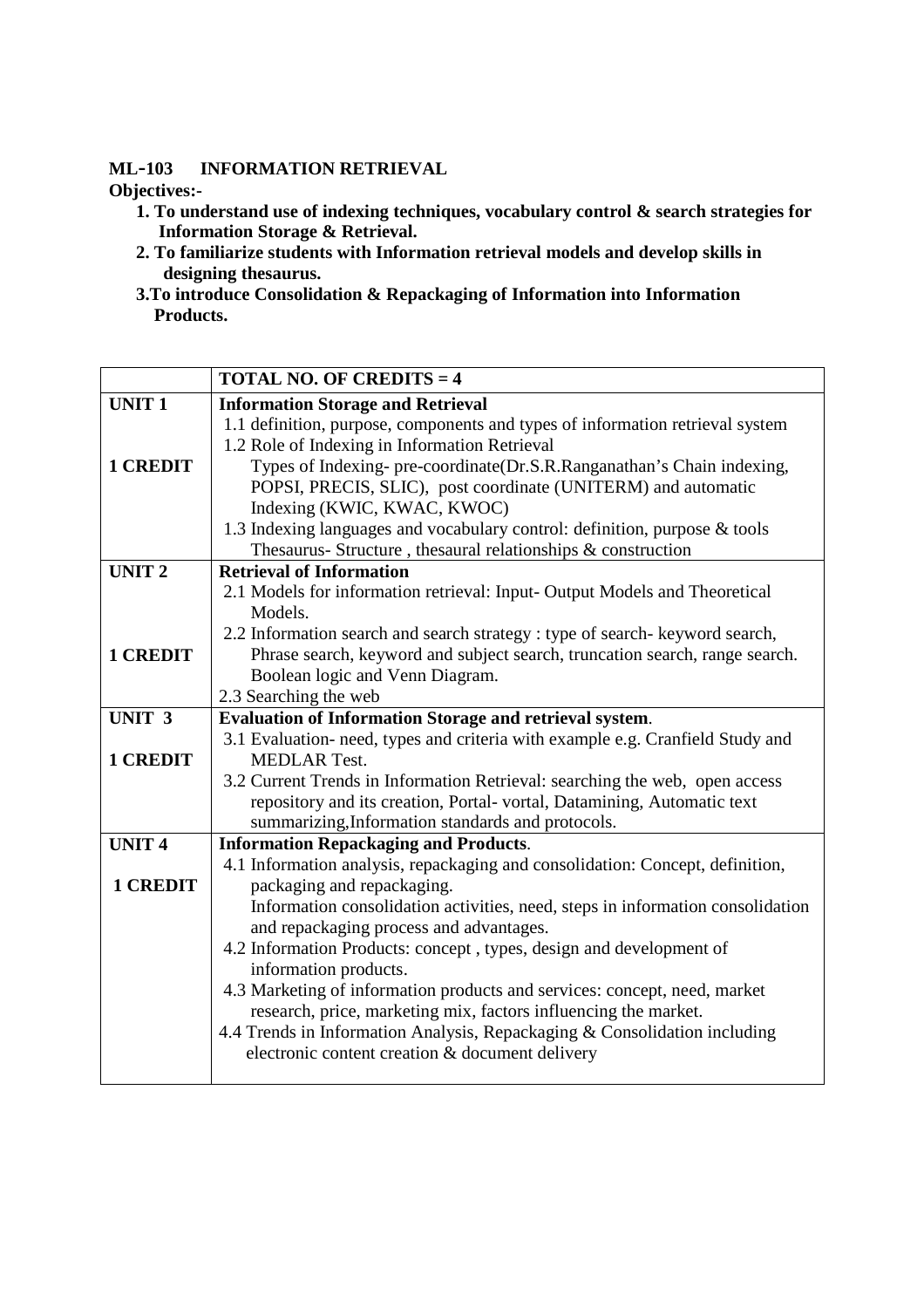# **ML - 104 INFORMATION TECHNOLOGY: BASICS**

### **Objectives:-**

- **1. To introduce the concept & use of ICT and its application in Libraries and Information Centres.**
- **2. Development of skills in planning and implementation of library automation**

**3. Study of digital library, use of e-documents & current trends in the use of ICT** 

|                   | <b>TOTAL NO. OF CREDITS = 4</b>                                                       |
|-------------------|---------------------------------------------------------------------------------------|
| <b>UNIT1</b>      | Information & Communication Technology: Basics & Library Automation                   |
|                   | and Library Software                                                                  |
| <b>1 CREDIT</b>   | 1.1 Information & Communication Technology: Basics of Communication                   |
|                   | technology, Components, transmission media (bounded, unbounded),                      |
|                   | transmission Mode (Simplex, half – duplex, full duplex, Multiplex),                   |
|                   | bandwidth (voice band, medium band, broadband)                                        |
| <b>UNIT2</b>      | <b>Networks &amp; Internet</b>                                                        |
|                   | 2.1 Networks: definition, media (Optical fiber, Ethernet, Network Interface Card,     |
| <b>1 CREDIT</b>   | Hubs, Routers), switching techniques (Packet switching, circuit switching,            |
|                   | cell switching), networks architecture (Peer to peer, client - server), OSI           |
|                   | model                                                                                 |
|                   | 2.2 Internet : Brief History, Components , connectivity (dial up, leased lines,       |
|                   | ISDN – broadband, cable-internet, wireless, Internet over satellite), internet        |
|                   | protocols(TCP/IP, HTTP, FTP), browsers & search engines :concept, types,              |
|                   | examples, network based information services, Internet Security , Intranet,           |
|                   | Extranet                                                                              |
| UNIT <sub>3</sub> | <b>Digital Library &amp; Electronic Documents</b>                                     |
|                   | 3.1 Digital Library: genesis, definition, characteristics, objectives , digitization- |
| <b>1 CREDIT</b>   | devices (Scanners, Cameras) software, Data Warehousing & data mining                  |
|                   | :concept, application in libraries, Metadata-Brief history, standards-Dublin          |
|                   | Core                                                                                  |
|                   | Virtual Library-concept, hybrid library, electronic library<br>DOAJ-concept           |
|                   |                                                                                       |
|                   | Institutional repository-concept<br>Content management-concept                        |
|                   | 3.2 Electronic Documents                                                              |
|                   | Multimedia-concept, elements, impact of multimedia on library services                |
|                   | E journals-Nature, Acquisition, Evaluation criteria                                   |
|                   | Databases-Definition, types (bibliographic, full text, statistical), e.g.             |
|                   | Databanks-Evaluation criteria, e.g.                                                   |
| <b>UNIT4</b>      | <b>Current Trends in ICT</b>                                                          |
|                   |                                                                                       |
| <b>1 CREDIT</b>   | Blogs, Wi-Fi, RFID, Subject Gateways, Portals, RSS Feeds, Twitter, Face book,         |
|                   | Web 2.0, Web 3.0, Biometric Technology for library security, Open Source              |
|                   | Software, Folksonomy, forums.                                                         |
|                   |                                                                                       |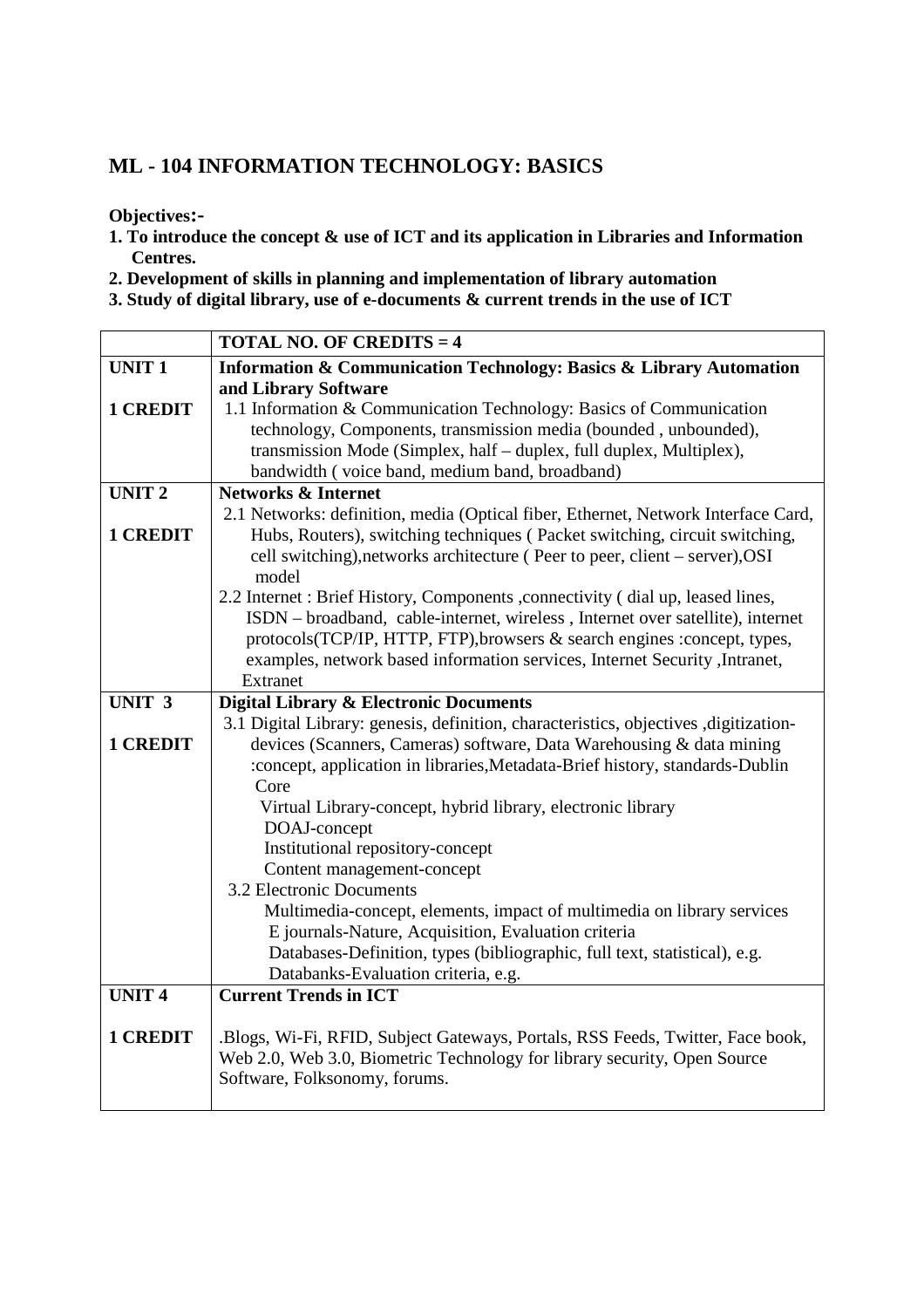# **M.L.I.SC-SEMESTER II**

## **Ml-201 MANAGEMENT OF LIBRARIES AND INFORMATION CENTRES Objectives:-**

 **1. To study the functions of management & their application to librarianship.** 

 **2. To familiarize students with the concept of System Analysis, Management of Change , TQM & Marketing of LIS services.** 

|                   | <b>TOTAL NO. OF CREDITS = 4</b>                                                                                                            |
|-------------------|--------------------------------------------------------------------------------------------------------------------------------------------|
| <b>UNIT1</b>      | <b>Management &amp; its functions</b>                                                                                                      |
|                   | 1.1 Schools of management & approaches to management                                                                                       |
| 1 CREDIT          | 1.2 Planning & Organizing                                                                                                                  |
|                   | 1.2.1 Planning: definition, need, types, principles, steps, policies &                                                                     |
|                   | procedures, decision making, MBO, Building and Space management                                                                            |
|                   | in LICs, Risk & Contingency management                                                                                                     |
|                   | 1.2.2 Organization-structures, authority & its characteristics, delegation of                                                              |
|                   | Authority: modes, principles                                                                                                               |
|                   | 1.3 Human Resource Management: concept, job analysis, job description &                                                                    |
|                   | job specification, recruitment & hiring procedures, training &                                                                             |
|                   | development, discipline & grievances, performance appraisal, motivation                                                                    |
|                   | & leadership theories                                                                                                                      |
| <b>UNIT 2</b>     | <b>Financial Management</b>                                                                                                                |
|                   | 2.1 Budgeting techniques & methods -PPBS, ZBB                                                                                              |
| <b>1 CREDIT</b>   | 2.2 Budgetary control systems: cost-effectiveness & cost-benefit analysis                                                                  |
|                   | 2.3 Outsourcing-concept, need, benefits, limitations, library services to be                                                               |
|                   | outsourced                                                                                                                                 |
| UNIT <sub>3</sub> | <b>System Analysis &amp; Design</b>                                                                                                        |
|                   | 3.1 Library as a system, system analysis & design                                                                                          |
| 1 CREDIT          | 3.2 Monitoring & Control techniques: Management Information System,                                                                        |
|                   | Network techniques- PERT/CPM                                                                                                               |
|                   | 3.3 Performance Measurement & Evaluation Technique                                                                                         |
|                   | 3.3.1 Performance Measurement - concept, need, Performance                                                                                 |
|                   | Measurement in LICs, Time & Motion Study                                                                                                   |
|                   | 3.3.2 Performance Evaluation of libraries- meaning, objectives, stages,<br>areas, method, evaluation of library performance, SWOT analysis |
|                   |                                                                                                                                            |
| <b>UNIT4</b>      | Total Quality Management, Change Management, Marketing of Library<br>& Information Services                                                |
| <b>1 CREDIT</b>   | 4.1 Total Quality Management: Concept, objectives, elements, techniques,                                                                   |
|                   | quality audit, TQM for LICs                                                                                                                |
|                   | 4.2 Change Management: Concept, forces of change, changes in procedure,                                                                    |
|                   | types, steps, techniques, problems, Change Management in LICs                                                                              |
|                   | Re-engineering-concept, steps, sources, Re-engineering in libraries                                                                        |
|                   | 4.3 Marketing of Library & Information Services: Concept, need, market                                                                     |
|                   | analysis, market segmentation, marketing mix, marketing audit, marketing                                                                   |
|                   | of library products & services, promotion techniques including electronic                                                                  |
|                   | media                                                                                                                                      |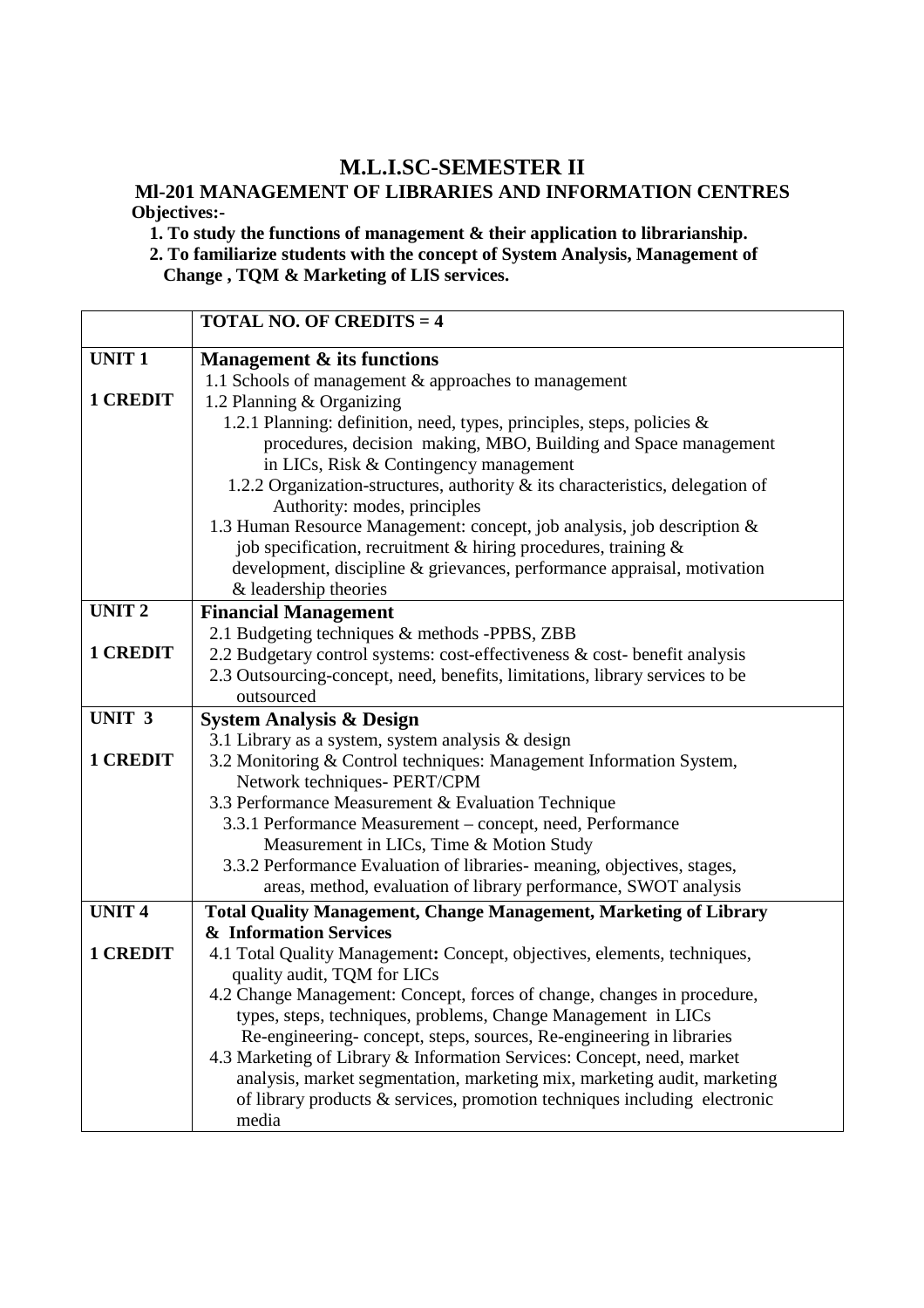## **ML-202 BIBLIOGRAPHIC CONTROL AND INFORMATION SYSTEMS Objectives:-**

- **1. To familiarize students with the meaning and tools for Bibliographical Control of Information.**
- **2. To provide knowledge about the information systems and understand the rationale behind internationalization in information systems.**

|                   | <b>TOTAL NO. OF CREDITS = 4</b>                                                                                                                      |
|-------------------|------------------------------------------------------------------------------------------------------------------------------------------------------|
|                   |                                                                                                                                                      |
| <b>UNIT1</b>      | <b>Bibliographic control</b>                                                                                                                         |
|                   | Concept, definition, aim, need.                                                                                                                      |
| 1 CREDIT          | 1.1 UBC: concept and definition, needs and prerequisite to UBC at national and                                                                       |
|                   | international level.                                                                                                                                 |
|                   | 1.2 UAP: Historical background and IFLA's role, Objectives and scope.                                                                                |
|                   | Book acquisition at National level, Inter Library Loan, International                                                                                |
|                   | Agreement on Book exchange.                                                                                                                          |
| <b>UNIT2</b>      | <b>Bibliographic organization in India</b>                                                                                                           |
|                   | 2.1 Government initiative- Delivery of book act, National Library- INB,                                                                              |
| <b>1 CREDIT</b>   | RRRLF, (ISBN).                                                                                                                                       |
|                   | 2.2 Bibliographic services in India-                                                                                                                 |
|                   | 2.3 Library Networks and Consortia: definition, need, objectives, use, activities                                                                    |
|                   | , services & examples (national & international)                                                                                                     |
|                   | 2.4Information and Documentation Centre in India: role, objective, scope,                                                                            |
|                   | services & products-NISCAIR, NASSDOC, DESIDOC, SENDOC, DSIR,                                                                                         |
|                   | <b>NCSI &amp; IASLIC.</b>                                                                                                                            |
|                   |                                                                                                                                                      |
| UNIT <sub>3</sub> | <b>Information policy</b>                                                                                                                            |
|                   | 3.1 Information policy- Meaning, need , importance, process of formulation,                                                                          |
| <b>1 CREDIT</b>   | guidelines                                                                                                                                           |
|                   | 3.2 International Policy Issues - UNESCO, IFLA, FID, ICSU/AB                                                                                         |
|                   | 3.3 Indian Initiatives- National Information Policy 1986, Right to Information                                                                       |
|                   | Act, National Knowledge Commission 2008.                                                                                                             |
|                   | 3.4 Intellectual Property Rights, Copyright Act -salient features, Copyright Act                                                                     |
|                   | & Fair Use, plagiarism                                                                                                                               |
| <b>UNIT4</b>      |                                                                                                                                                      |
|                   | Information Systems: definition, objectives, need, importance and types.<br>4.1 UNISIST (Global Information system)-rationale, objectives, impact of |
| <b>1 CREDIT</b>   | <b>UNISIST</b>                                                                                                                                       |
|                   | 4.2 NISSAT- history, structure, objectives, Activities, of NISSAT, Sectoral                                                                          |
|                   | Centers-their field, scope and contribution.                                                                                                         |
|                   | 4.3 International Information Systems.                                                                                                               |
|                   | Subject scope, input-output processing, services& products                                                                                           |
|                   | e.g. INIS, AGRIS, IFIS, ASFIS, TITUS, DEVSIS, ASTINFO, BIOSIS,                                                                                       |
|                   | INSPEC, VINITI, INFOTERA, POPIN International etc.<br>Commercial / Private Information systems- CAS, MEDLARS                                         |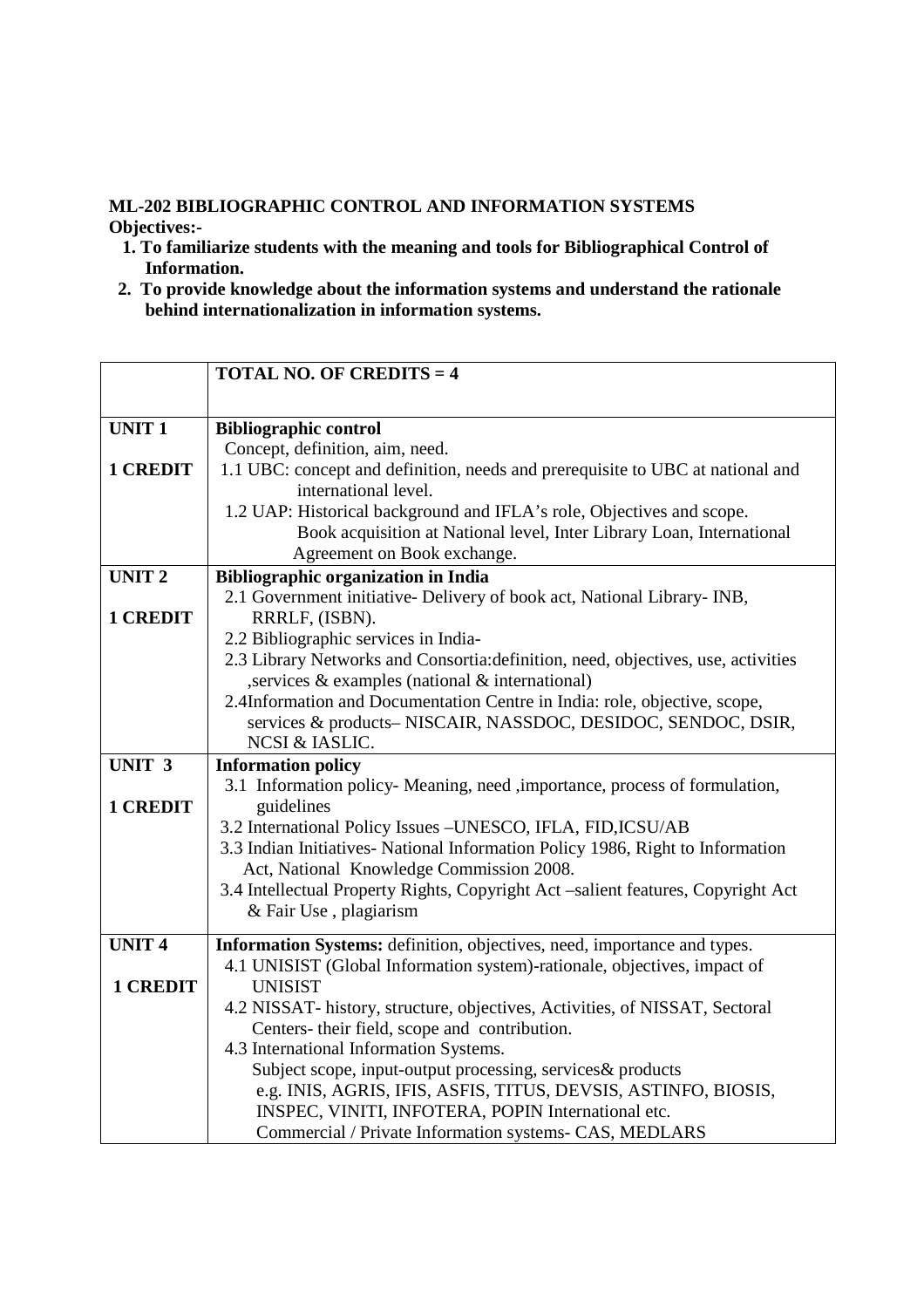### **ML – 203 Information Technology – Applications 100 Marks**

**Objective:-** 

- **1. To provide students with hands-on-experience in the use of Library Software, CD and Internet Search.**
- **2. To develop skills in web page designing.**

|                               | <b>TOTAL NO. OF CREDITS = 4</b>                                                                                                                                                                                      |
|-------------------------------|----------------------------------------------------------------------------------------------------------------------------------------------------------------------------------------------------------------------|
| UNIT <sub>1</sub><br>1 CREDIT | <b>Using Library Software</b><br>SOUL or any locally available library software. Creation & maintenance of<br>bibliographic database of minimum 50 documents using SOUL or any locally<br>available library software |
| UNIT <sub>2</sub><br>1 CREDIT | a.CD search :Study of minimum 5 CDs(text, graphic)<br>b. Digitization of documents (scanning, OCR etc.)                                                                                                              |
| UNIT <sub>3</sub><br>1 CREDIT | a. Web Search : Searching information on two subjects using various search<br>strategies-Basic, Advanced, truncation, wild card, pearl citation, google scholar,<br>N-list etc.<br>b. Content management software    |
| <b>UNIT4</b><br>1 CREDIT      | Web Page Designing<br>Open a Page, Create a New Page, and Give Pages a Consistent Look<br>(eg.-themes), Add Page Elements (eg. Page Banner), Create Hyperlinks                                                       |

## **ML-204 Project**

### **Guided project 100 marks Objective: 1. To develop skills using research methods, techniques and tools.**

( 80 marks for project and 20 marks for viva)

Internal and external examiners shall each assign marks out of 40 for project and 10 for viva which shall then be cumulated together.

## **Important Note:**

1. Practical exam and viva for ML-203, ML-204 will be conducted in both semesters and examination will be conducted in Second Semester only.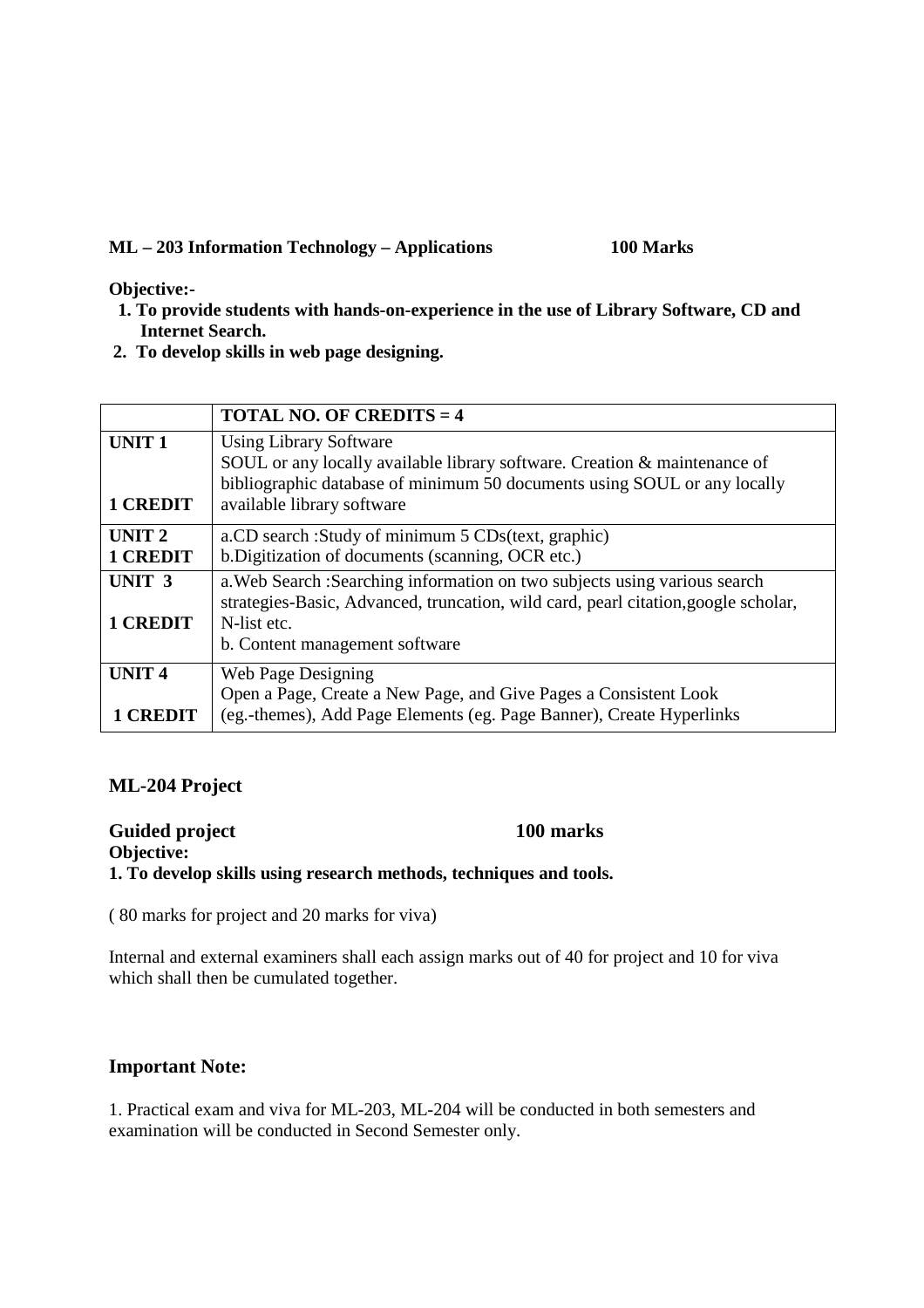### **Guidelines:**

Out of 100 marks of theory paper, 50 marks are allotted for theory paper and 50 marks are for internal assessment. These 50 marks are for –

- (a) Assignment 20 marks
- (b) Seminars 10 marks (c) Tutorials 20 marks

### **Practical**

### **Paper No. ML-203 IT Practicals : (80+20=100 marks)**

| These 100 marks are divided as : |          |  |
|----------------------------------|----------|--|
|                                  |          |  |
| (i) External Examination         | 50 Marks |  |
| (ii) Internal examination        | 50 Marks |  |

### **(i) External Examination**

| (a) Using SOUL or any other locally available library software : | 15 marks |
|------------------------------------------------------------------|----------|
| (b) Content management                                           | 10 marks |
| (c) Internet search (Searching 2 web sites 5 marks each)         | 10 marks |
| (d) Web page designing                                           | 15 marks |

### **(ii) Internal examination**

- (a) Creation and maintenance of bibliographic database of minimum 50 documents using SOUL or any other locally available library software marks
- (b) Study of minimum 5 CDs (text, graphic) using Encyclopedia Brittanica CD ROM, Manorama CD ROM etc.
- (c) Web search- use of different strategies:Boolean logic, basic search, advanced search, image search, format searchi.e. pdf, ppt, etc.
- (d) Content management-???
- (e) Digitization of documents use of scanners for digitization of documents , save documents after digitization, creation of database of digitized documents
- (f) Creation of web page using Front Page/HTML, providing hyperlinks, & publishing web page over internet explorer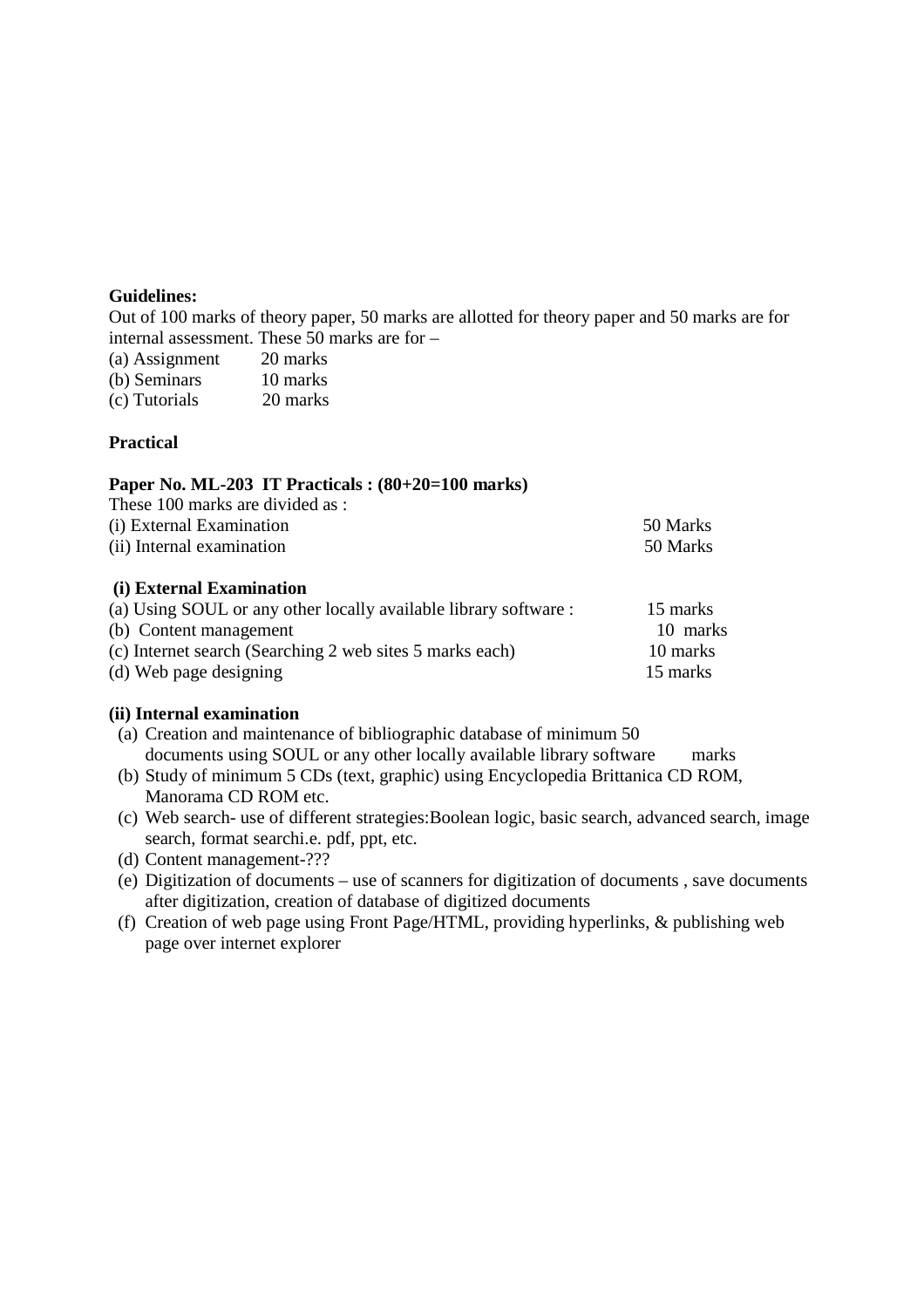# **M.L.I.Sc. Workload**

# **Semester I**

### **1.Theory Papers**

Four lectures of 60 minutes per theory paper per week No. of theory papers=4 No. of lectures per paper per week=4 **Workload of theory papers=4x4=16 lectures** 

**2. Seminar & Tutorial**  Four lectures each i.e. 1x4=4 lectures

### **Total Workload for Sem I=16 lectures + 4 lectures = 20 lectures per week**

### **Semester II**

### **1. Theory Papers**

Four lectures of 60 minutes per theory paper per week No. of theory papers=2 No. of lectures per paper per week=4 **Workload of theory papers=2x4=8 lectures** 

**2. Seminar & Tutorial**  Four lectures each i.e. 1x2=2 lectures

### **3. Practical Papers**

Four lectures Practical of 60 minutes per practical paper per week  **( Note:For Practical papers each batch shall have 12 students.) ( 1 paper x 4 lectures x 2 batches =8 lectures)** 

### **Workload of practical papers=2x4=8 lectures**

### **4. Project**

Four lectures each i.e. 1x4=4 lectures

### Total Workload for Sem II=8 lectures + 2 lectures + 8 lectures + 4 lectures = 22 lectures **per week**

**Total Workload for Sem I & Sem II = 20 lectures+ 22 lectures = 42 clock hours**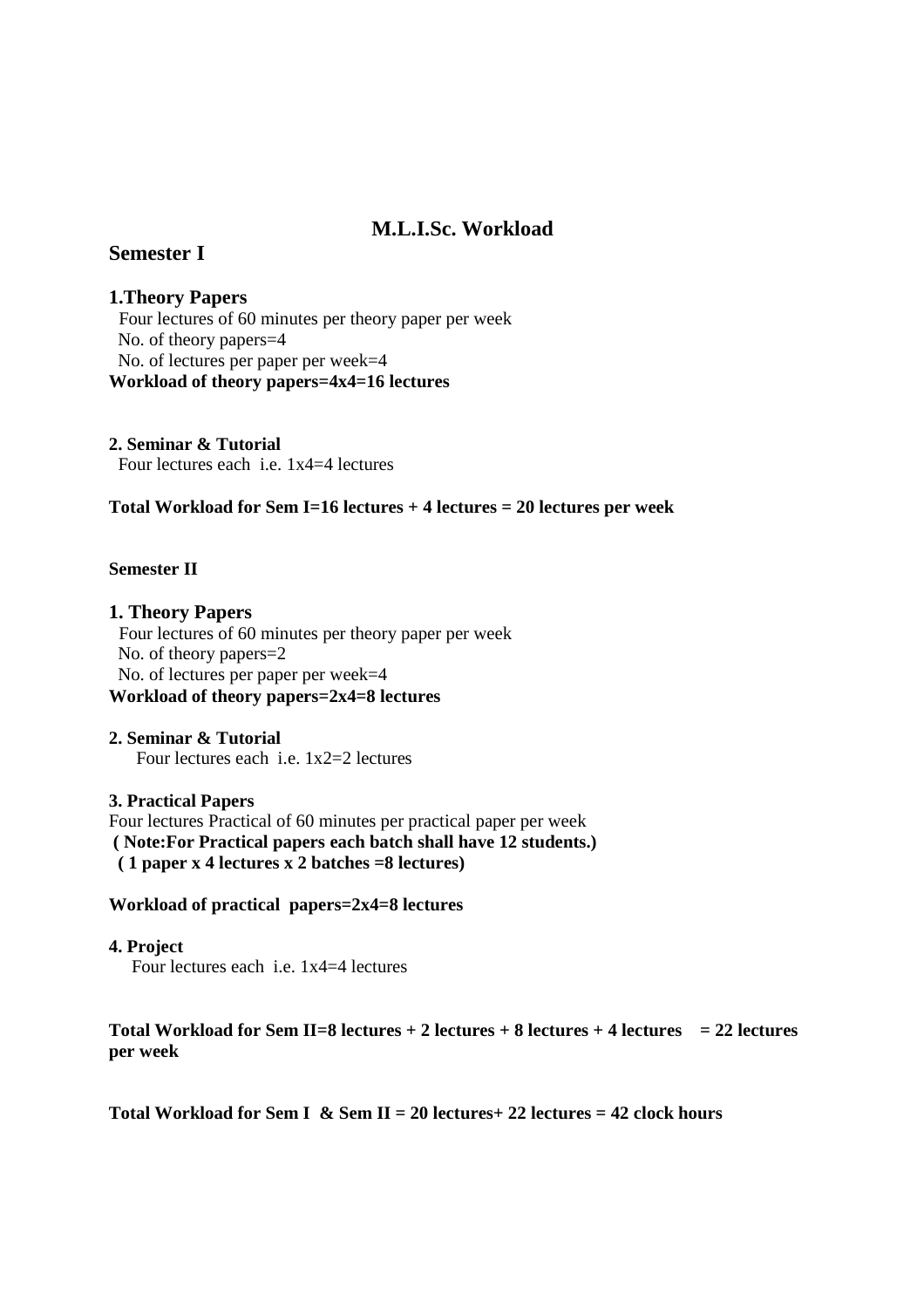#### **References for ML-101**

- 1. Abell Angela and Nigel Oxbrow, Competing with Knowledge: The Information Professional in the Knowledge ManagementAge*.* London: Facet Publishing, 2001.
- 2. Blaise Cronin. ed. Information Management :from strategies to action*.* London Aslib,1985.
- 3. Bikowrtx W. R.: Knowledge Management Delhi PHI. 2000
- 4. Chorafas D. N. Knowledge Revolution. 1968.
- 5. Crawford, Marshali Jean: Information Broking: a new career in information work*,* London: L. A. 1988
- 6. Dhiman A.K.: Knowledge Management for Librarians.New Delhi: Ess Ess, 2009
- 7. Galatin, Malcolm & Laiter, Robert D eds. Economics of Information London : Nijhoff ,1981
- 8. Gurnsey, John and White Martin. Information Consultancy London Clive Binglev 1989.
- 9. Koenig Michael E.D. and Shrikantaiah(Ed): Knowledge Management: lessons learned what works and what doesn't, New Delhi: Ess Ess, 2008
- 10. Koenig Michael E.D. and Shrikantaiah T.K.(Ed): Knowledge Management in Practice : connection & context, New Delhi: Ess Ess, 2008
- 11. Kumar (PSG) A Student's Manual of Library &Information Science Delhi : BR Publishing House,2002
- 12. Kumar P.S.G.: Fundamentals of Information Science*,* New Delhi, S. Chand & Co. Ltd., 1998.
- 13. Laxman Rao (N), Vishwa Mohan (V) and Sudarshan Rao (S) Ed. Changing Dimensions of LIS Education Hyderabad : JATIIS, 2008
- 14. Machlup F & Manstield, Uma eds. The Study of Information Iinterdisciplinary Messages.New York: Wiley 1983
- 15. Masuda Y. The Information Society 1980
- 16. Mc Garry, K.J The Changing Contest of Information: an Introductory Analysis London: Bingley. 1981.
- 17. Meadows, A. J. Communication in Science*.* London Butterworths
- 18. Nacgkyo J. Knowledge its Creation Distribution and Economic Significance V1 1980, V2 1982, V3 1984.
- 19. Nigam B.S. and Kataria S.: Knowledge Management in the Digital Era. New Delhi: Mahamaya Pub. House, 2008
- 20. Prasher, R.G. Information and its communication New Delhi: Medallion Press. 1991
- 21. Roberts, Stephen A Ed. Costing and the Economics of Library and Information Services London Aslib, 1984
- 22. Rozsa G. Scientific Information and Society 1973.
- 23. Shera JiI: The Foundations of Education of Librarianship Bombay : Asia, 1970.
- 24. Shrikantaiah T.K.: Knowledge Management in Practice, Information Today,2008
- 25. Wolpert S.A. Wolpert, J. Y. Economics of information 1986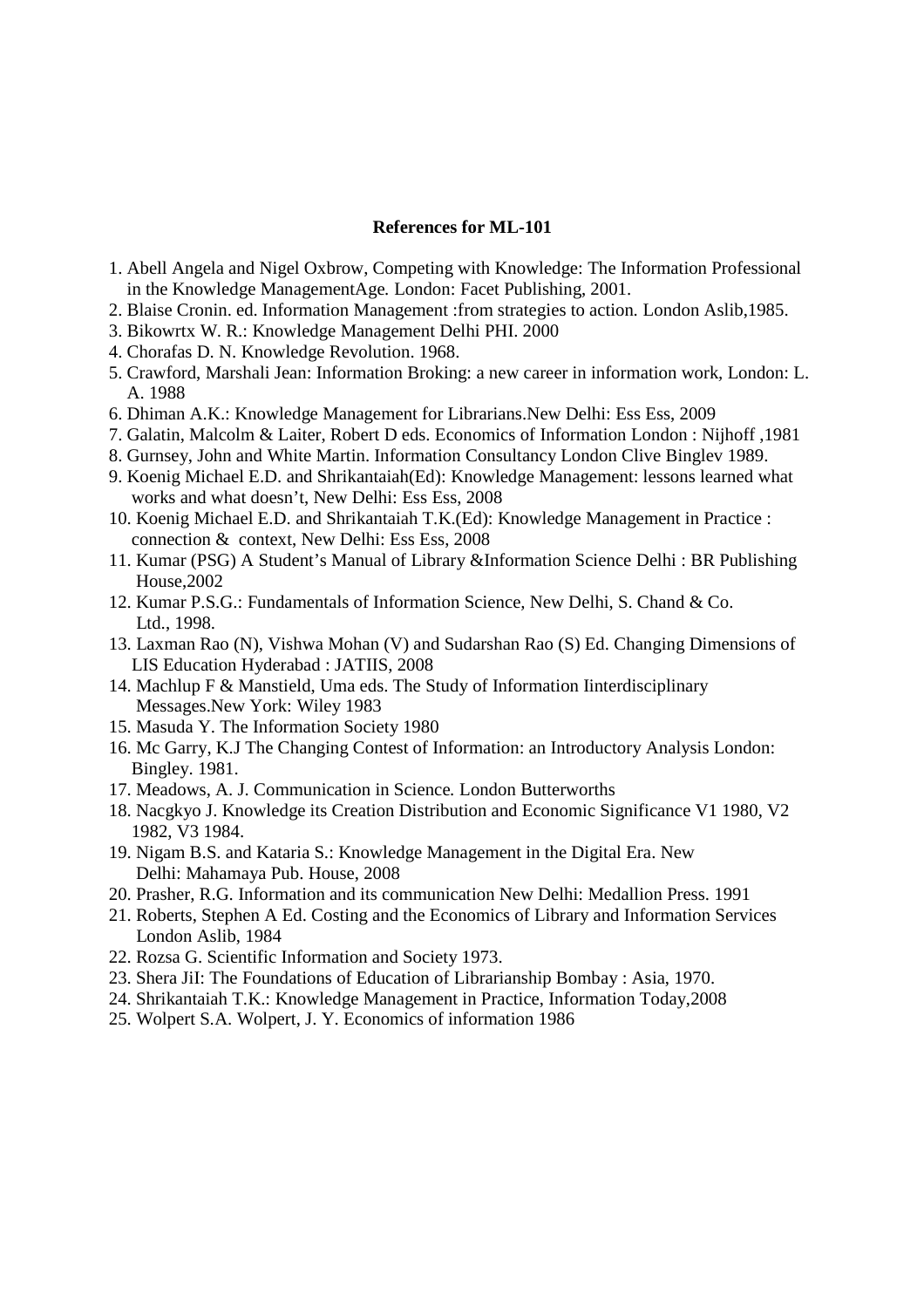#### **References for ML-102**

- 1. Charles H. Busha & Stephen P. Harter, Research Methods in Librarianship Techniques and Interpretation New York : Academic Press 1980.
- 2. Gopal (M.H.) An Introduction to Research Procedure in Social Science New Delhi,Vikas Pub. House 1992.
- 3. Goode (William J) and Hatt Paul K: Methods in Social Research New York : McGraw-Hill Book Co.,1952
- 4. Krishnaswami O.R.: Methodology of Research in Social Sciences. Bombay: Himalaya,1993
- 5. Line Maurice B: Library Surveys: an introduction to the use, planning procedure and presentation of surveys 2nd Ed London Bingley, 1982.
- 6. Powell, Ronand R Basic Research Methods for Librarians Norwood : Ablex, 1985
- 7. Rao, Ravichander I. K. Quantitative Methods for Library and Information Science. New Delhi : Wiley Eastern, 1983.
- 8. Simpson J. L. Basic Research methods in Social Sciences*: The* art of empirical investigation , 1969
- 9. Stevens Rolland E. Research Methods in Librarianship London, Bingley , 1971.

### **References for ML -103**

- 1. Atchison J. Gilechrist A: Thesaurus Construction: a practical manual, 1972.
- 2. Berson Alex, Smith Stephen & Kurt Thearling: Building Data Mining Applications for CRM New Delhi: TMH, 2000
- 3. Burke. Mary A: Organization of Multi Media Resources: principles and practices of information retrieval *.*Alder Shot : Gower ,1999.
- 4. Chernyi A. I. Introduction to Information Retrieval theory, 1973.
- 5. Choudhary G G: Infor Burke.Mary A: Organization of Multi Media Resources: principles and practices of information retrieval *.*Alder Shot: Gower 1999.
- 6. Chowdhury G. G. Introduction to Modern Information Retrieval 2nd edn. London:Facet Publishing 2003.
- 7. Foskett A.C. The Subject Approach to Information 4th ed. London Bingley, 1982
- 8. Gorman. G. E. , (Ed.) Metadata Applications for Management London : Facet Publishing 2003.
- 9. Lancaster.F. Wiltrid: Information Retrieval Systems*: Characteristics testing and evaluation* 2nd Ed. New York: Wiley, 1970.
- 10. Lancaster F. W.: Information Retrieval Systems: characteristics, testing and evaluation 1968.
- 11. Lancaster F. W. Indexing and Abstracting in Theory and Practice London: Facet Publishing, 2003.
- 12. Jean Atchison Et. al. & Alan Gilchrist. Thesaurus Construction *:* a practical Manual London : Aslib 2000
- 13. Precis Austin D.: A Manual of Concept Analysis and Subject Indexing 2nd ed. 1984.
- 14. Rowley Jennifer E.: Organising Knowledge: an introduction to information retrieval Aldorshot Gower 1987.
- 15. Shera JH and Egan, Me Bibliographic Organization*,* Chicago Unesco CCF, Paris : Unesco 1988.
- 16. Simmons P. & A. Hopkins: CCF : the common communication format parts : Unesco ,1984.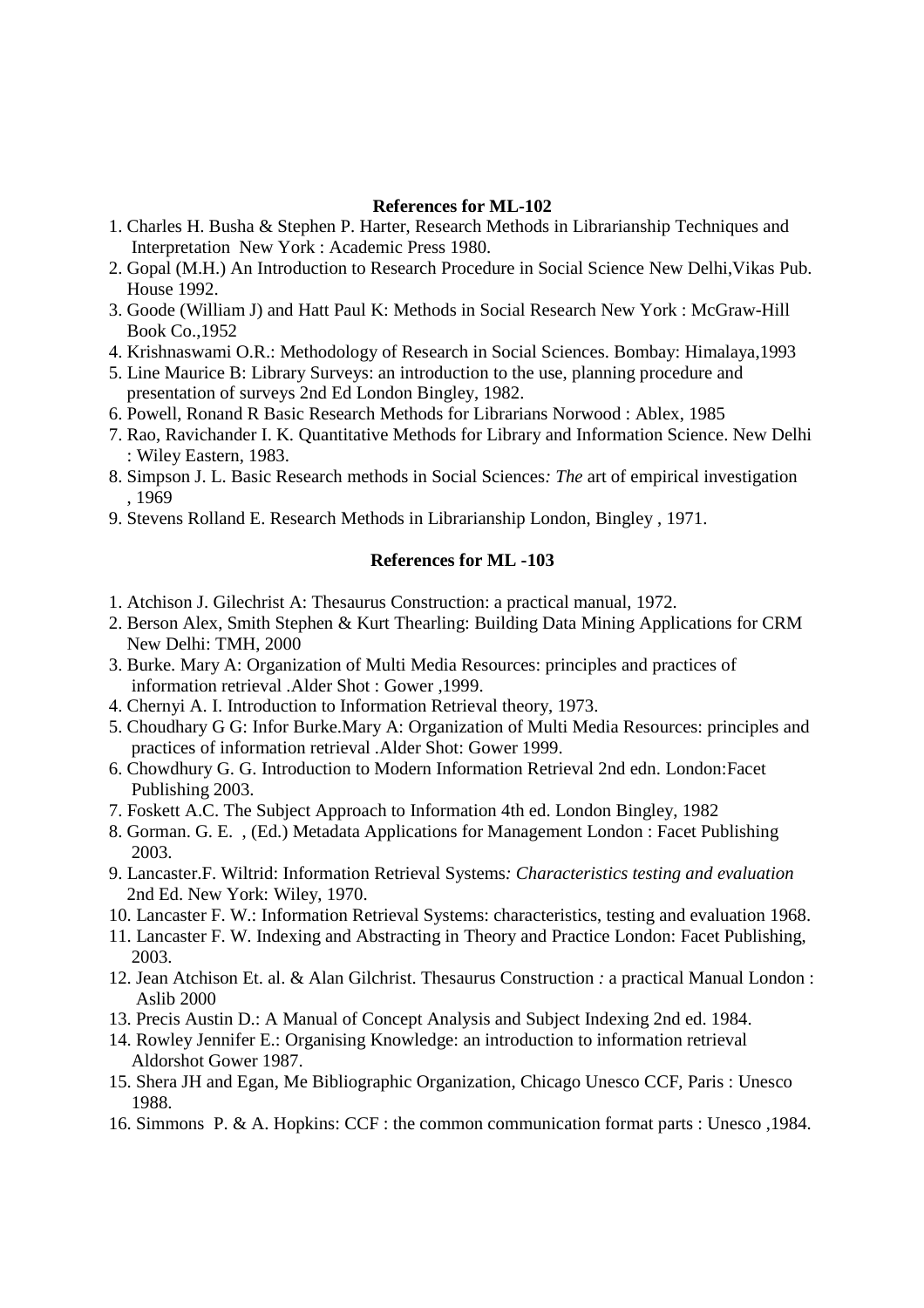- 17. Van Rijsbergen C. J.:Information Retrieval 2nd ed.London : Butterworths 1970.
- 18. Vickery B.C. Techniques of Information Retrieval *.*London : Butterworths ,1970.

### **References for ML-104**

- 1. Bandhyopadhyay, S Information Technology for Growth and Prosperity*.* New Delhi :1994.
- 2. Barbara Allan E-Learning and Teaching in Library and Information Services*.* London : Facet Publishing, 2002.
- 3. Black U. Emerging Communication Technologies*.* New Delhi : PHI.1994
- 4. Briank Williams, : Sawyer Stacet and Lutchinson, Sarah E. Using Information Technology: A practical introduction to computers and Communication New Delhi : TMH. (latest edition)
- 5. Brophy Peter The Library in the 21st Century : New Services for Information Age.London : LA, 2001.
- 6. Chadha R. K. and Gupta S. R. Eds. Information Technology*.* New Delhi : Sarita, 1995.
- 7. Chowdhury G. G and Chowdhury Sudatta: Searching CD-ROM and Online Information Sources London : Facet Pub Curtin. lishing, 2001.
- 8. Cooke Alison, A Guide to finding Ouality Information on the Internet 2nd Ed. London : Facet 2001.
- 9. Dennis P. & others. Information Technology : The Breaking Wave*.* New Delhi :TMH. Latest **Edition**
- 10.Dearnley James and Feather John: The Wired World: An introduction to the theory and practice of the information Society*.* London : Facet Publishing 2001.
- 11. Digital Library Technology Trends*.* Santa Clara : Sun Micro Systems, 2002.
- 12. Kaul, H. K. Information Networks : An Indian experience*.* New Delhi : Virgo 1992.
- 13. Malwad, NM and others, Digital Libraries : dynamic store house of digitized information New Delhi New Age, 1996.
- 14. Leon Alexis & Leon. Mathews Fundamentals of Information Technology Chennai : Leon Tech World, Latest Edition.
- 15. Leona Carpenter, Simon Shaw & Andrew Prescott:Towards the Digital Library London : LA, 1998.
- 16. Marlyn Deegan & Simon Tanner. Digital Futures Strategies for the Information Age.London : Facet,2001.
- 17. Rowley, J. E. : The Electronic Library 4th Edn. of Computers for Libraries. London : Facet Publishing 1998.
- 18. Smart D. Lee. Digital Imaging: a practical handbook London : Facet Publishing, 2000.
- 19. Vishwanathan I Communication Technology New Delhi TMH,1995

#### **References for ML-201**

- 1. Bryson Jo. Effective Library and Information Center Management Aldershot : Gower,1990.
- 2. Chapman Edward A. Pierre, Paul L. St. and Lubans John, Jr.: Library Systems Analysis Guidelines .New York: Wiley-Inter-Science, 1970.
- 3. Chowdhury G. G. Introduction to Digital Libraries*.* London : Facet Publishing 2003
- 4. Cowley John, Personnel Management in libraries*,* London : Bingley, 1982.

5. Cronin, Blaise ed. The Marketing of Library and Information Services. (Aslib Reader,Vol.4). London : Aslib,1981

6. Elias M. Awad Systems Analysis and Design New Delhi : Galgotia, 1995.